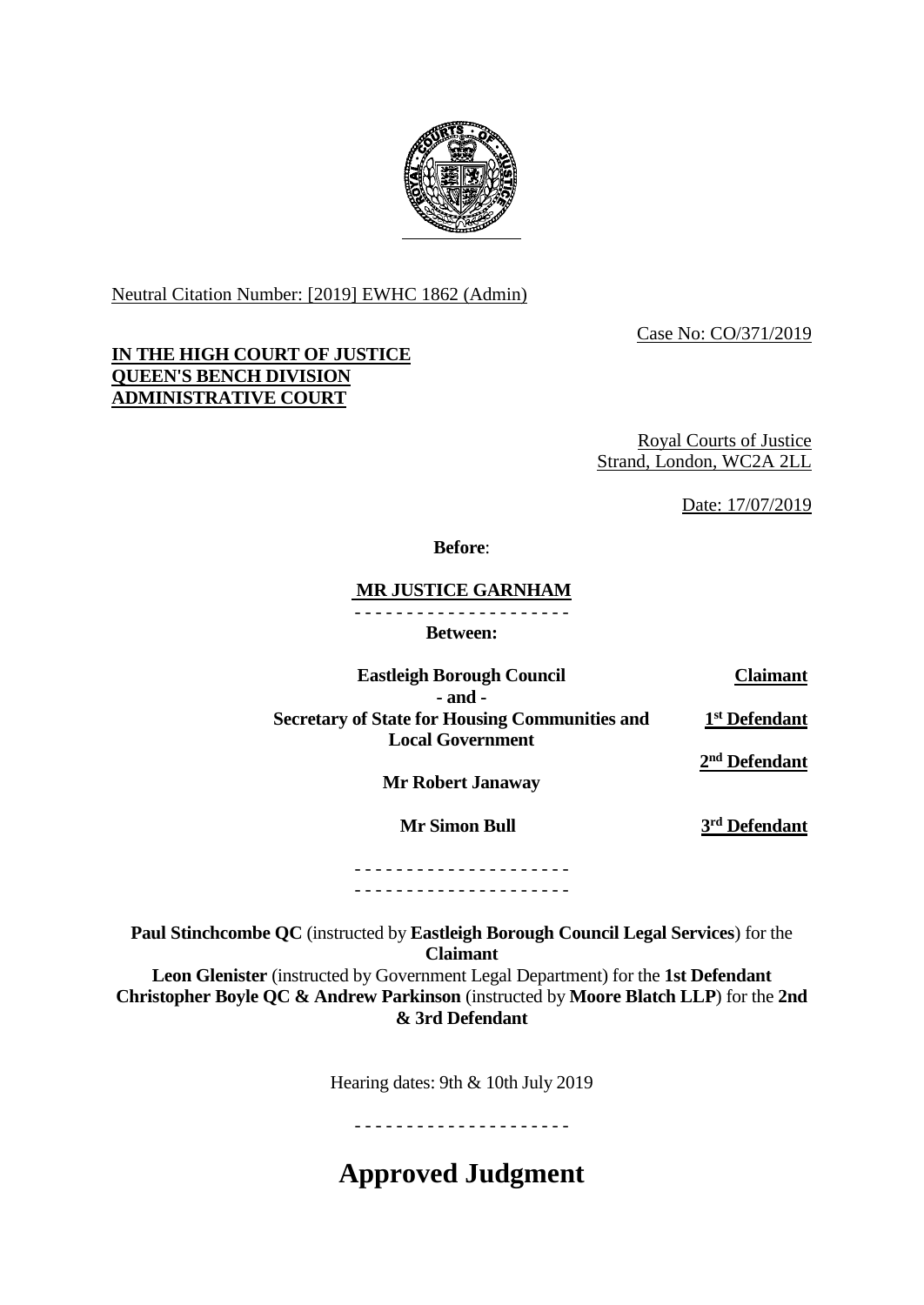## **Mr Justice Garnham :**

- 1. The Claimant Council ("the Council") applies, with the permission of Lang J granted on 19 March 2018, for statutory review of the decision of the First Defendant's Inspector, dated 20 December 2018, to allow the appeal of the Second and Third Defendant ("the Developers") against its decision to refuse planning permission for the development of up to 70 dwellings on land at Satchell Lane, Hamble-le-Rice, in Hampshire ("the Satchell Lane Proposal")..
- 2. I had the benefit of detailed written and oral argument from Paul Stinchcombe QC for the Claimants, Leon Glenister for the Secretary of State and Christopher Boyle QC and Andrew Parkinson for the Second and Third Defendant. I am grateful to all counsel for their clear and economically expressed submissions.

## **Background**

- 3. For several years up until 2018, the Council had a significant shortfall against the requirement in paragraph 47 of the 2012 version of the National Planning Policy Framework ("NPPF") to have a five-year housing land supply ("5YHLS"). At the time of the appeal into the Satchell Lane Proposal, however, the action taken by the Council to address its HLS shortfall (including on occasion granting planning permission for residential development in application of the 'tilted balance') had so boosted the HLS that the Council now had a 7-10YHLS.
- 4. The Developers applied for planning permission for up to 70 dwellings on a green field site in the Hamble Peninsula, outside the urban edge of Hamble and within the open countryside. The section of Satchell Lane adjoining the appeal site is rural in character (twisting, narrow and tree-lined) and has no footways or lighting in a northerly direction. That northern route provides the shortest, (lawfully available) pedestrian route to a local secondary school, health centre and railway station.
- 5. The Council refused the application for the following reasons:

"1. The proposals represent an inappropriate and unjustified form of development which would have an unacceptably urbanising and visually intrusive impact upon the designated countryside, to the detriment of the character, visual amenity, and the quality of the landscape of the locality. The application is therefore contrary to Saved Policies 1.CO, 18.CO, 20.CO of … of the Eastleigh Borough Local Plan Review (2001-2011), and the provisions of the National Planning Policy Framework.

2. The site is considered to be in an unsustainable and poorly accessible location such that the development will not be adequately served by sustainable modes of travel including public transport, cycling and walking. The application is therefore contrary to the requirements of Saved Policy 100.T of the Eastleigh Borough Local Plan Review 2001-2011 and Paragraphs 17 and 35 of the National Planning Policy Framework."

6. Policy 1.CO provides that planning permission for development in a countryside location would not be granted unless it met at least one of four listed criteria – the Council decided that the proposed development did not meet any of the listed criteria.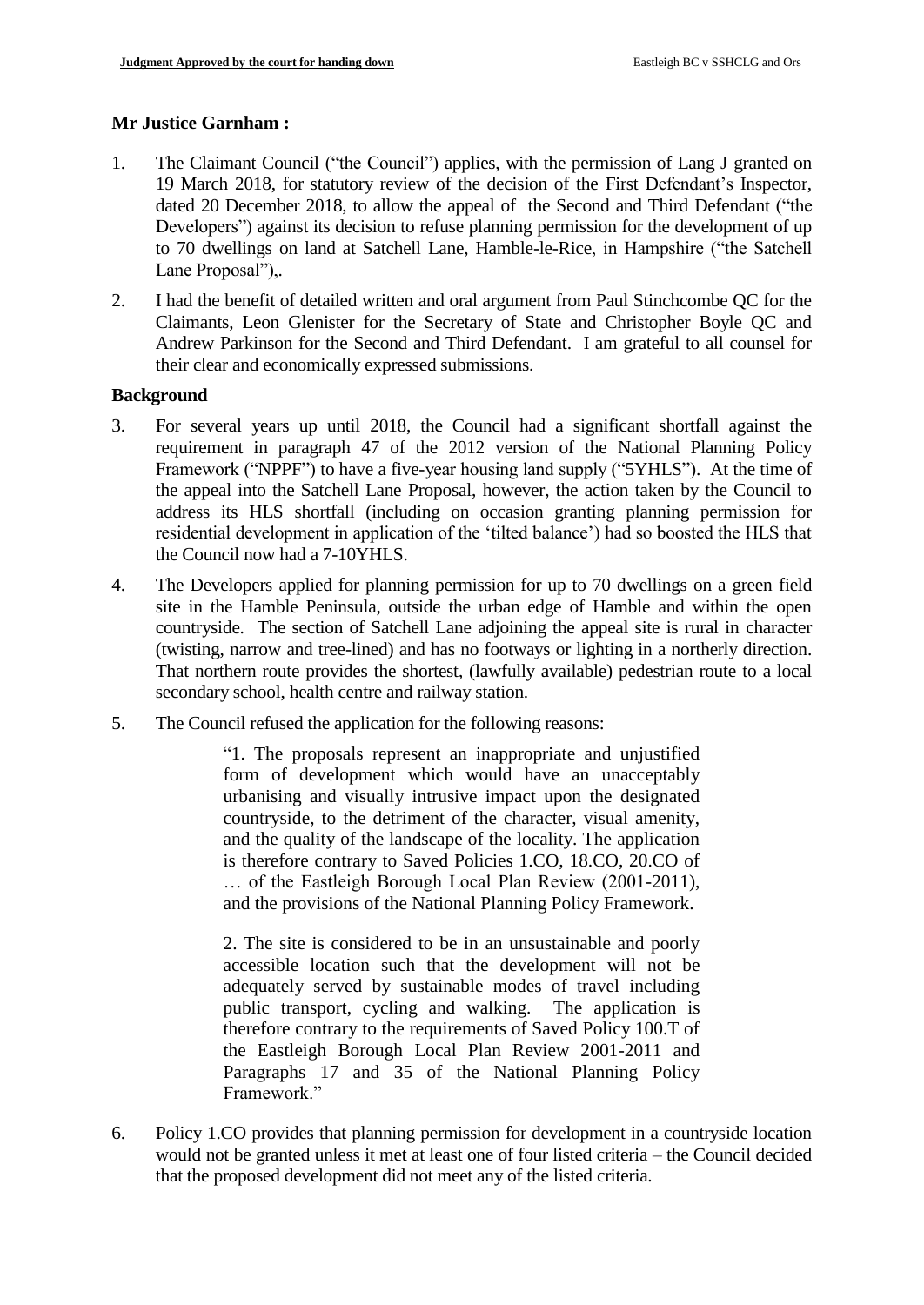- 7. Policy 18.CO provides that "development which fails to respect, or has an adverse impact on, the intrinsic character of the landscape, will be refused". The Council concluded that developing up to 70 dwellings on any site in the urban countryside, permanently urbanising, it would necessarily have an adverse impact on the intrinsic character of the landscape.
- 8. Policy 20.CO provides that development which would be detrimental to the quality of the landscape which had been identified for landscape improvements in the Local Plan (as part of the appeal site had) would not be permitted.
- 9. Policy 100.T provides that for development to be permitted it must meet certain listed criteria which included that it is, or could be, well served by public transport, by cycling and by walking.

## **The Appeal and the Planning Inspector's decision**

- 10. The Developers appealed the Council's decision and a planning inquiry was held on 16-17 and 23-24 October 2018. The Council's position at the inquiry was that:
	- The Developers were proposing a considerable housing development in the countryside contrary to Policy 1.CO of the extant Development Plan;
	- The proposal would also permanently urbanise an open field causing harm to an area designated for landscape improvement contrary to Policies 18.CO and 20.CO of the Development Plan;
	- The proposal also breached Policy 100.T in that the shortest route (walking) to the secondary school, health centre and railway station was unsafe and that children, the vulnerable and the frail would consequently be at risk;
	- It had a considerable surplus above the 5YHLS called for by paragraph 47 NPPF 2012,
	- The policies were not out of date by reference to the HLS nor could theybe rendered out of date because they predated the NPPF or because they were in a Plan which was time-expired;
	- The countryside policies were all either broadly consistent or completely consistent with the NPPF, and that therefore, consistent with all recent Decision Letters ("DL"s) in Eastleigh, between considerable/significant and full weight had to be attached to the breaches of the countryside policies;
	- It was irrelevant that, in the past and on certain sites, it had chosen to permit development in breach of countryside policies in order to secure its 5YHLS;
	- So far as Policy 100.T was concerned it was fully aligned with Part 9 of the 2018 NPPF;
	- The policies were being breached in circumstances in which the 'tilted balance' could not apply because an Appropriate Assessment was required and therefore the statutory presumption in favour of the Development Plan applied; and
	- The appeal should be dismissed by straightforward application of the statutory presumption in favour of the Development Plan.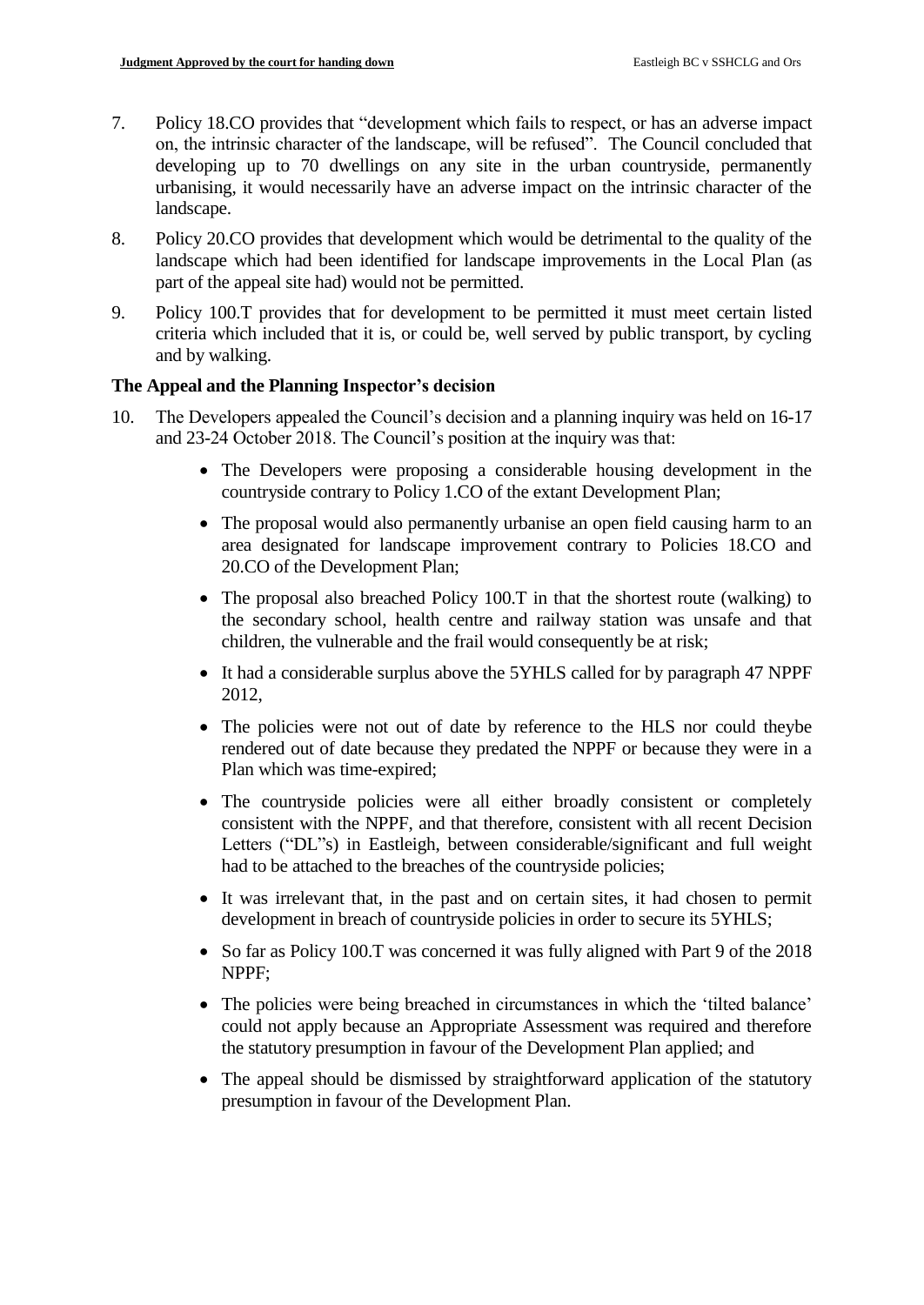- 11. The Inspector allowed the appeal.
- 12. Under the sub heading "Sustainability/accessibility" in his decision letter, he addressed the possible routes, of which there were three, from the site to various facilities. At paragraph 40 of the decision letter ("DL40"), he said that no reliance could be placed on a route through fields as it did not appear to be legally established, and was unsurfaced, unlit, unattractive, and unwelcoming in inclement weather and in darkness. That conclusion is no longer in issue. There remained available two route to the facilities to the north of the site, notably the school and the healthcare facility, one is northerly along Satchell Lane, the other southerly.
- 13. The Inspector recorded that the Council's sole objection was that the northerly route to the school, health centre and railway station was unsafe for pedestrians [DL34]. He noted that the northerly route to the above facilities was the shortest [DL33]. He noted, having undertaken the journey himself, that walking the northerly route to the above facilities along Satchell Lane was neither safe nor acceptable: the road was unlit; possessed no footpaths for most of the route; included a number of tight bends; and in many places there were steep banks which limited the ability of pedestrians to avoid oncoming traffic [DL36].
- 14. However, he held that there was no policy requirement to use the northern part of Satchell Lane [DL38 and DL42] and there were alternative routes [DL38-39]. He held that the Council's case omitted the southern walking routes, the part walking and part bus option, and the agreed acceptability of cycling by either route [DL41]. Accordingly, whilst the northern route was unsafe for pedestrians, Policy 100.T was complied with [DL42].
- 15. Under the headings "Planning policy background and weight", "Other matters housing land supply" and "Planning balance and conclusion", he dealt with the issues that found Ground 2 before me.
- 16. He said that whilst Policy 1.CO did not impose blanket protection in the countryside, the approach lacked the flexibility and balance enshrined in the NPPF, such that it should be accorded reduced weight [DL15-16]. He said that the fact that the Council could clearly demonstrate a 5YHLS was not relevant to the weight accorded to Development Plan policies [DL18]. It was, however, relevant in this regard that the Council had achieved its HLS in part by greenfield planning permissions outside settlement boundaries, from which it was reasonable to infer that the Council either considered that the settlement boundary carried reduced weight or that the policy harm was outweighed by other considerations [DL18].
- 17. Whilst a range, from considerable/significant to full weight, had been attributed to the countryside policies in other cases, given that "they were out of step with national policy" only limited weight should be attributed to them [DL19]. The change from an open field to a housing development would clearly have a permanently urbanising effect and a consequent change in the appreciation of the immediate landscape. This, however, would be the case in relation to any greenfield development proposal; and the conflict would be with policies which themselves have limited weight [DL26].
- 18. Despite the presence of significantly more than a 5YHLS, the provision of market and affordable housing weighed significantly in favour of the proposal in light of the national policy to significantly boost the supply of homes [DL47].
- 19. The Proposal had been the subject of Appropriate Assessment, and accordingly the presumption in favour of sustainable development in paragraph 11 of the NPPF did not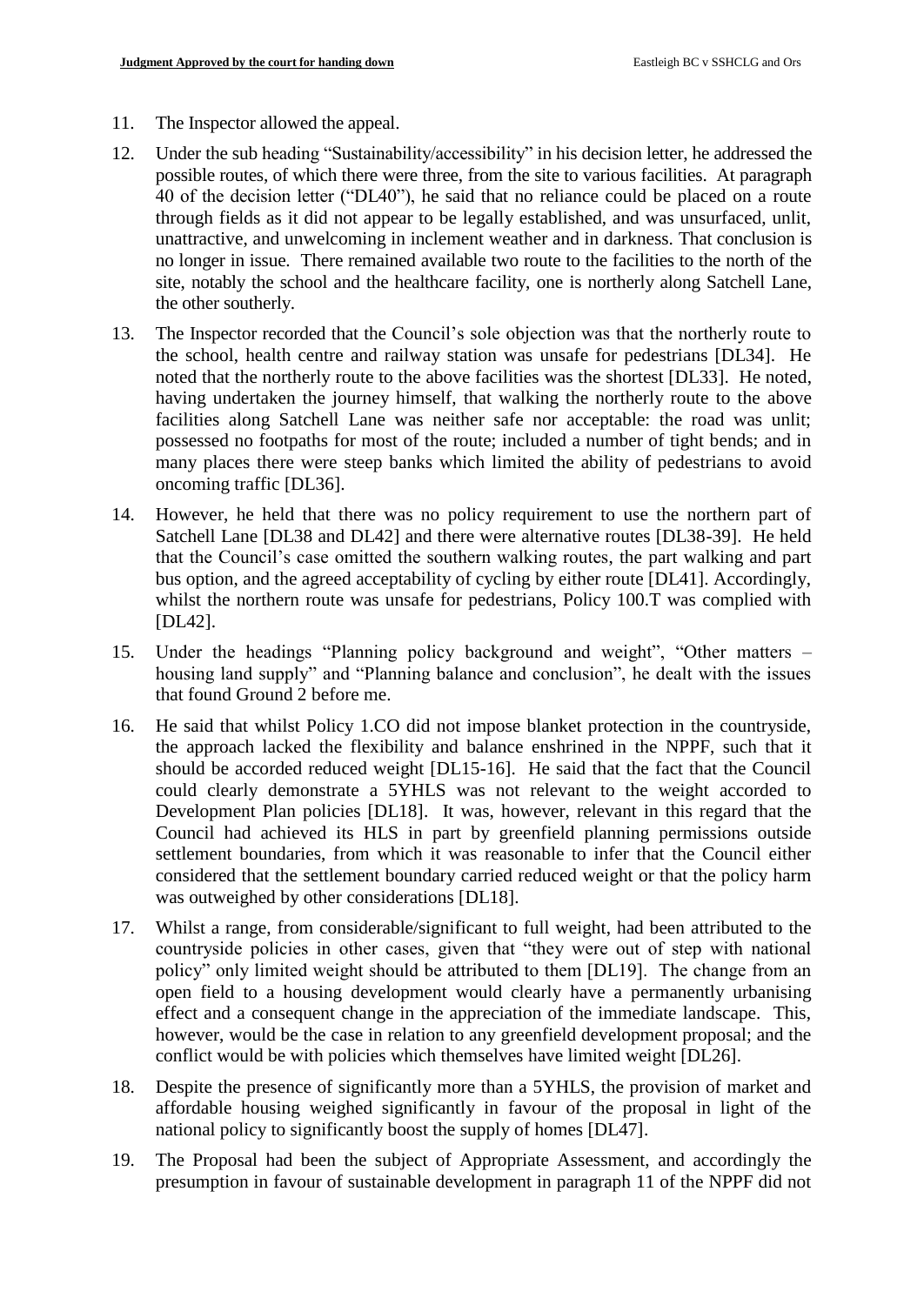apply. The appeal therefore fell to be considered applying the balance provided for by section 38(6) [of the Planning and Compulsory Purchase Act 2004](http://www.legislation.gov.uk/ukpga/2004/5/section/38) ("PCPA") and in accordance with the Development Plan, unless material considerations indicated otherwise [DL63].

- 20. As agreed by the Council, the economic and social benefits of the proposal were worthy of significant weight and, given the national objective of significantly boosting the supply of homes, the provision of market and especially affordable housing carries significant weight [DL64].
- 21. The proposal met Policy 100.T, which was neutral in the planning balance [DL65].
- 22. Hence the key factor to be set against the benefits of the proposal was the conflict with the countryside policies. As set out above, limited weight was attached to these matters, and this harm was substantially outweighed by the benefits of the proposal [DL66].
- 23. For these reasons the appeal was allowed [DL67].

## **The Grounds**

- 24. The Claimant advances two grounds of challenge:
- 25. First, it is said that the Inspector erred in law in finding that Policy 100.T was complied with. In particular, it is said that he failed properly to interpret and apply Policy 100.T which required the development to be well served by walking.
- 26. Second, it is argued that the Inspector erred when weighing the balance between housing land supply and breach of countryside policies.

## **The Law**

27. It is common ground that the principles relevant to a challenge under s288 of the Town and Country Planning Act 1990 are authoritatively set out by Lindblom J (as he then was) in *Bloor Homes East Midlands Ltd v SSCLG*, [2014] EWHC 754 (Admin) at [19]:

> "(1) Decisions of the Secretary of State and his inspectors in appeals against the refusal of planning permission are to be construed in a reasonably flexible way. Decision letters are written principally for parties who know what the issues between them are and what evidence and argument has been deployed on those issues. An inspector does not need to "rehearse every argument relating to each matter in every paragraph" (see the judgment of Forbes J. in *Seddon Properties v Secretary of State for the Environment* (1981) 42 P. & C.R. 26, at p.28).

> (2) The reasons for an appeal decision must be intelligible and adequate, enabling one to understand why the appeal was decided as it was and what conclusions were reached on the "principal important controversial issues". An inspector's reasoning must not give rise to a substantial doubt as to whether he went wrong in law, for example by misunderstanding a relevant policy or by failing to reach a rational decision on relevant grounds. But the reasons need refer only to the main issues in the dispute, not to every material consideration (see the speech of Lord Brown of Eaton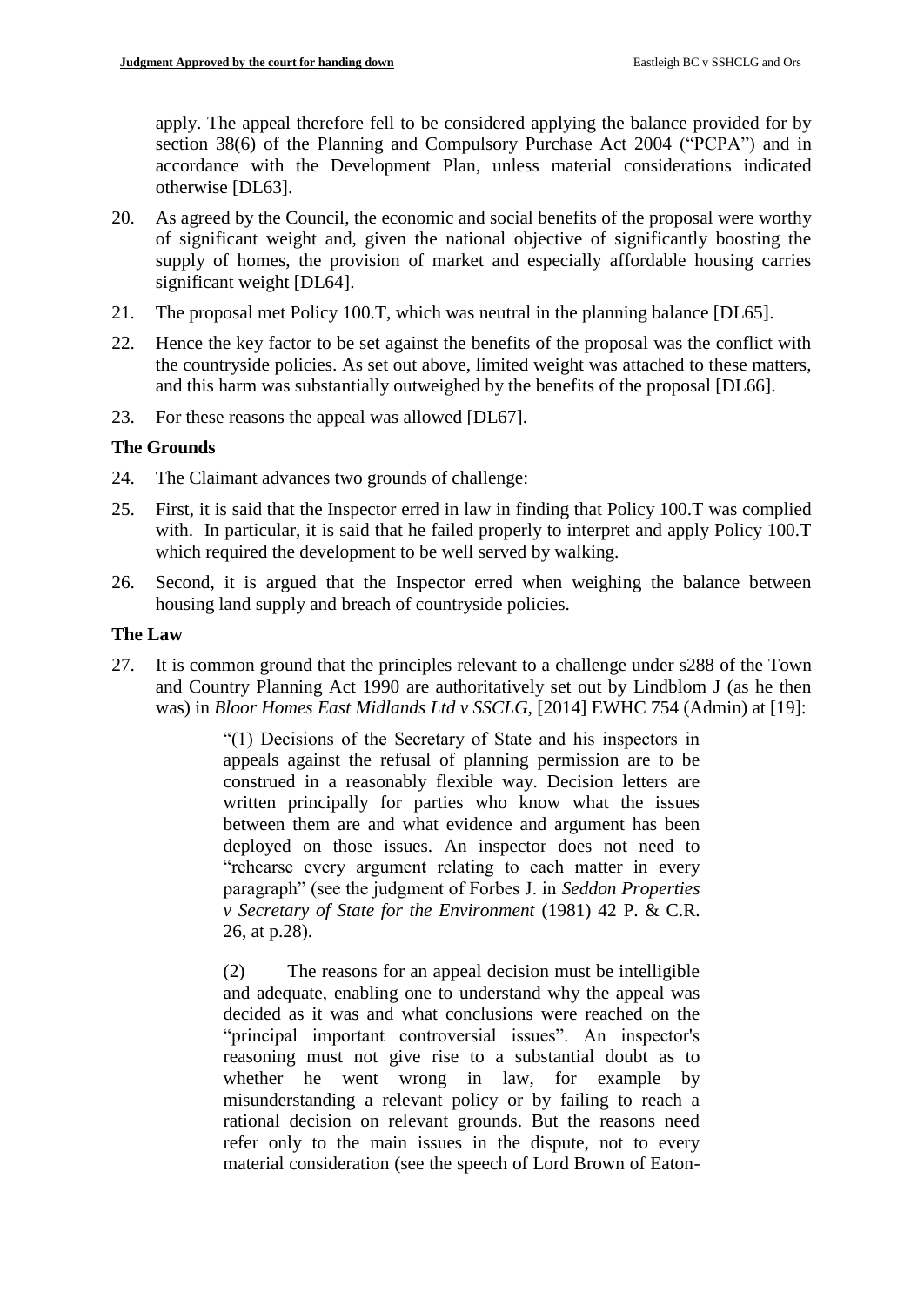under-Heywood in *South Bucks District Council and another v Porter (No. 2)* [2004] 1 W.L.R. 1953, at p.1964B-G).

(3) The weight to be attached to any material consideration and all matters of planning judgment are within the exclusive jurisdiction of the decision-maker. They are not for the court. A local planning authority determining an application for planning permission is free, "provided that it does not lapse into Wednesbury irrationality" to give material considerations "whatever weight [it] thinks fit or no weight at all" (see the speech of Lord Hoffmann in *Tesco Stores Limited v Secretary of State for the Environment* [1995] 1 W.L.R. 759, at p.780F-H). And, essentially for that reason, an application under section 288 of the 1990 Act does not afford an opportunity for a review of the planning merits of an inspector's decision (see the judgment of Sullivan J., as he then was, in *Newsmith v Secretary of State for [Environment, Transport and the Regions]* [2001] EWHC Admin 74, at paragraph 6).

(4) Planning policies are not statutory or contractual provisions and should not be construed as if they were. The proper interpretation of planning policy is ultimately a matter of law for the court. The application of relevant policy is for the decision-maker. But statements of policy are to be interpreted objectively by the court in accordance with the language used and in its proper context. A failure properly to understand and apply relevant policy will constitute a failure to have regard to a material consideration, or will amount to having regard to an immaterial consideration (see the judgment of Lord Reed in *Tesco Stores v Dundee City Council* [2012] P.T.S.R. 983, at paragraphs 17 to 22).

(5) When it is suggested that an inspector has failed to grasp a relevant policy one must look at what he thought the important planning issues were and decide whether it appears from the way he dealt with them that he must have misunderstood the policy in question (see the judgment of Hoffmann L.J., as he then was, *South Somerset District Council v The Secretary of State for the Environment* (1993) 66 P. & C.R. 80, at p.83E-H).

(6) Because it is reasonable to assume that national planning policy is familiar to the Secretary of State and his inspectors, the fact that a particular policy is not mentioned in the decision letter does not necessarily mean that it has been ignored (see, for example, the judgment of Lang J. in *Sea Land Power & Energy Limited v Secretary of State for Communities and Local Government* [2012] EWHC 1419 (QB), at paragraph 58).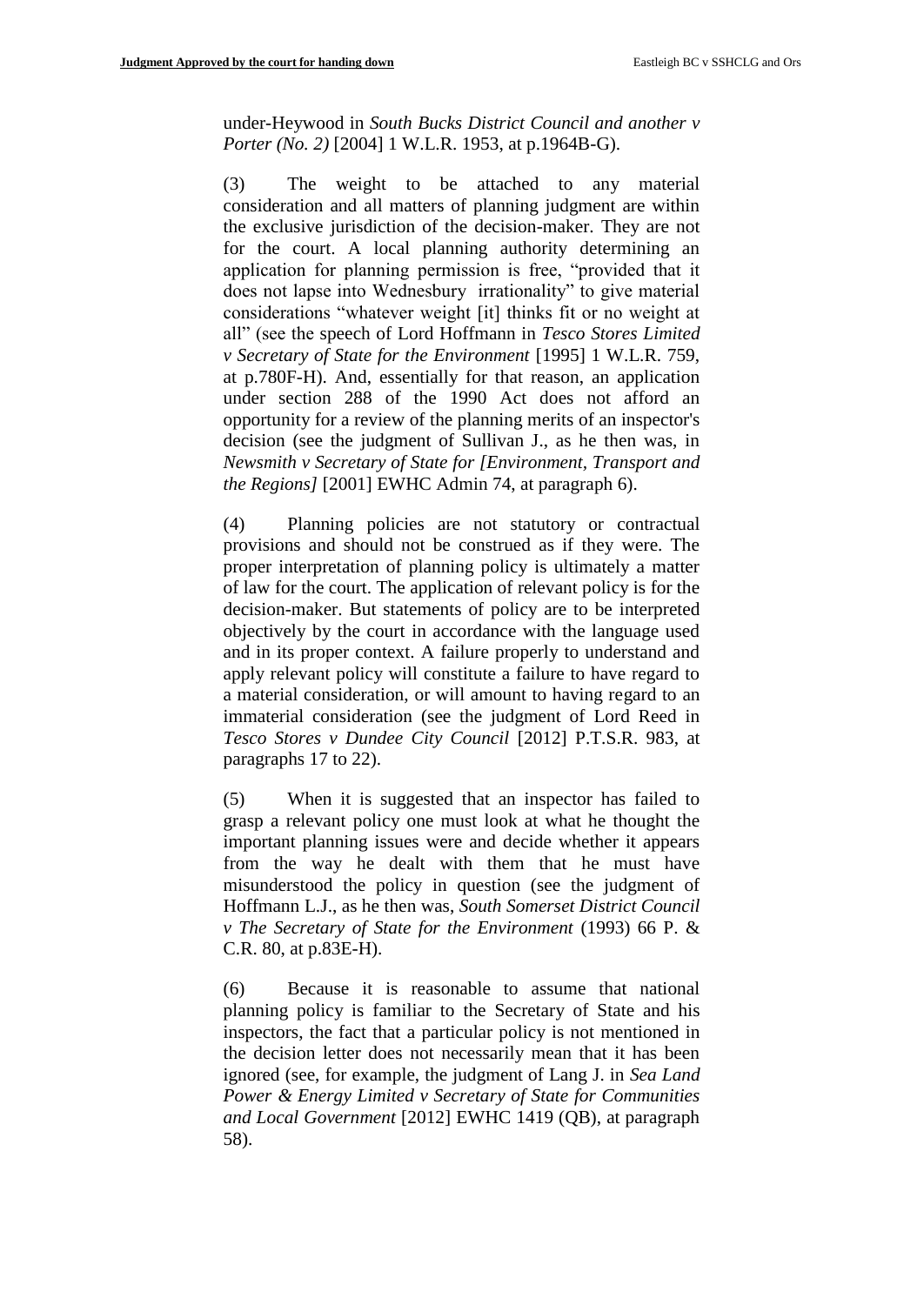(7) Consistency in decision-making is important both to developers and local planning authorities, because it serves to maintain public confidence in the operation of the development control system. But it is not a principle of law that like cases must always be decided alike. An inspector must exercise his own judgment on this question, if it arises (see, for example, the judgment of Pill L.J. *Fox Strategic Land and Property Ltd. v Secretary of State for Communities and Local Government* [2013] 1 P. & C.R. 6, at paragraphs 12 to 14, citing the judgment of Mann L.J. in *North Wiltshire District Council v Secretary of State for the Environment* [1992] 65 P. & C.R. 137, at p.145)."

#### **Submissions and Discussion**

## *Ground 1 - Unsafe Pedestrian Route*

#### *Submissions*

- 28. In support of the First Ground, Mr Stinchcombe, for the Council, submits that the Inspector erred in law in finding that Policy 100.T was complied with. In particular, it is said that he failed properly to interpret and apply Policy 100.T which required the development to be well served by walking as well as by other modes of non-car transport; he failed to take into account a relevant planning consideration in application of this policy - viz. that schoolchildren residents of the proposed development who walked to the nearest secondary school would likely do so by the relatively short northerly Satchell Lane route (1.1km), which he had found to be unsafe, rather than the much longer southerly route (3.2 to 3.8km); and he gave no intelligible or adequate reasons for permitting a development which put future schoolchildren at this risk.
- 29. In response to Ground 1, Mr Glenister for the Secretary of State, submits the argument that the Inspector failed to properly interpret and apply Policy 100.T is fundamentally a rationality challenge. He says that the Inspector's conclusions were clear, rational and well-reasoned; that the Inspector did take account of the Council's argument that schoolchildren would be more likely to take the northern route. He noted the northerly route was shorter but unsafe, but still considered that appeal site was "well served". Mr Glenister argued that the Inspector's reasons in respect of accessibility met the requirements of *Dover District Council v CPRE Kent* [2018] 1 WLR 108.
- 30. Mr Boyle, for the Second and Third Defendants, contends that whether the development was "well served" by walking is quintessentially a matter of planning judgment for the Inspector. The Inspector found it was and that it complied with policy. That judgment was not arguably irrational in a situation where there was no policy requirement to be able to walk to the local secondary school by a particular route, or indeed at all; and in any event where there was a safe alternative route. As there was no policy requirement for a particular walking route to the local school to be available, it was not necessary for the Inspector to make a finding on this point. In any event, he expressly referred to the relative distances between the two alternative routes to the school, and therefore this was plainly taken into account. The Inspector did not permit a development which put future schoolchildren at risk, because an alternative route to the school was available. The reasons why the Inspector found this alternative route was suitable are abundantly clear from the DL.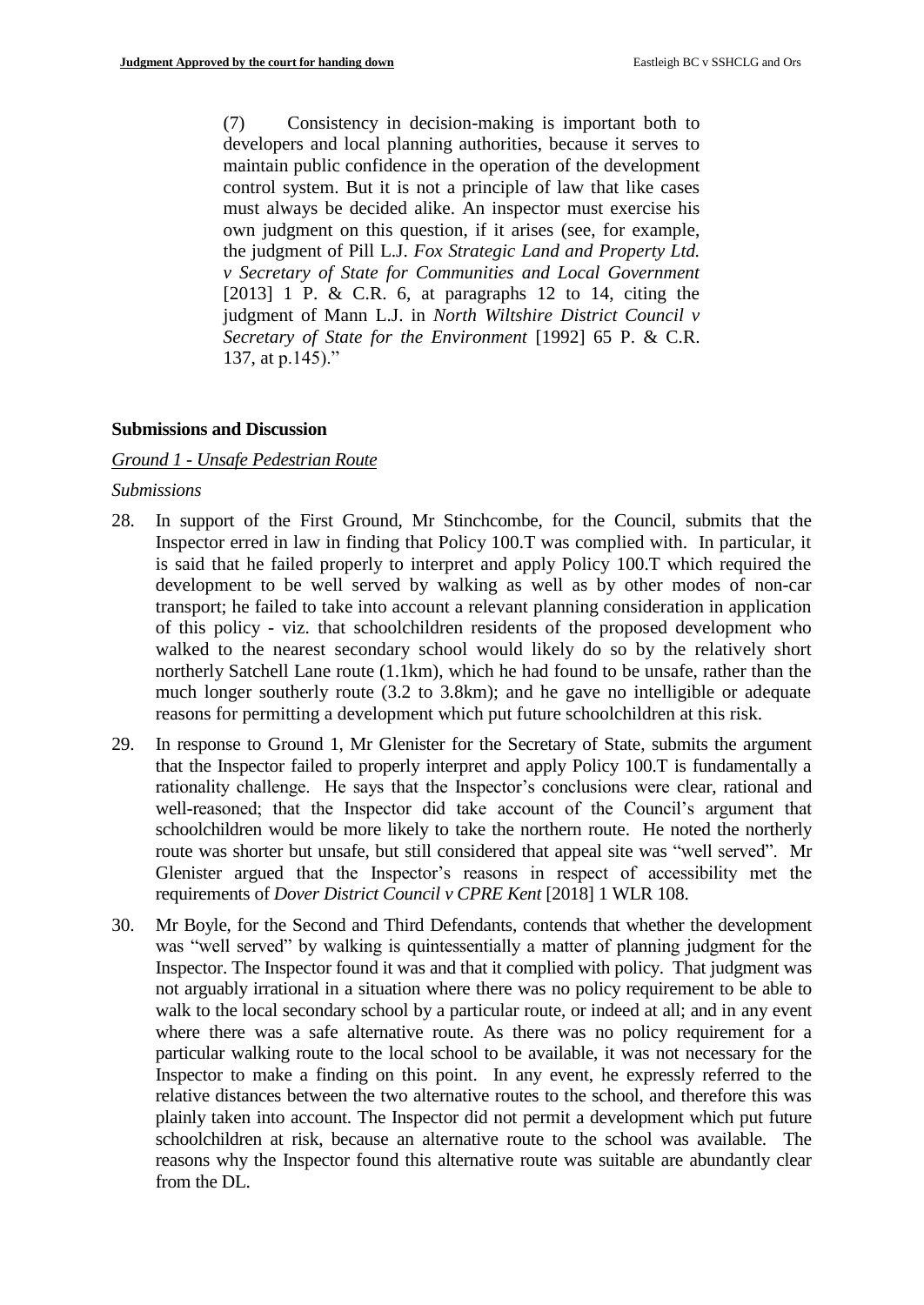#### *Discussion*

- 31. In my view, the Inspector did not err in his approach to this issue. The issue in question was the sustainability and accessibility of the site. The Council's refusal of permission, which was under appeal before the Inspector, had concluded that the site is "considered to be in an unsustainable and poorly accessible location such that the development will not be adequately served by sustainable modes of travel including…walking". It was said that the application did not comply with Policy 100.T and the local plan and paragraphs 17 and 35 of the NPPF 2012.
- 32. Policy 100.T requires that the development "is, or could be, well served by…walking". Paragraph 35 provides that:

"plans should protect and exploit opportunities for the use of sustainable transport modes for the movement of goods and people. Therefore, developments should be located and designed where practical to …create safe and secure layouts which minimise conflicts between traffic and…pedestrians…."

- 33. There was no doubt that there was a safe, sustainable and short walking route from the site to many facilities to the south and west. The problem concerned facilities to the north, notably the school and the healthcare facility. I accept Mr Stinchcombe's submission that the adequacy of the route to the facilities in the north was one of the main issues in dispute before the Inspector; in fact, he describes it (at DL34) as the "Council's sole objection on accessibility/accessibility grounds".
- 34. However, in my view, on its proper construction, Policy 100.T is concerned with the provision of *means* of sustainable transport. Similarly, the focus of paragraph 35 of the NPPF is on providing *opportunities* for sustainable modes of transport, such as walking. Whilst it is undeniably the case that a development would not properly be regarded as "well served" by a walking route that was unsafe (and the contrary was not suggested before me), and that it is implicit in paragraph 35 that the opportunities to be provided are opportunities for a safe mode of transport, there is nothing, express or implied, in either policy that requires every possible route from the development to be safe. What matters is whether there was *a* safe route, and there was.
- 35. Nor, in my judgment, is there an obligation on the decision maker to assess whether residents of the development are likely to make use of unsafe routes between the site and particular facilities. It may well be the case that 14-year-old children living on the site would be tempted to use the shorter, northerly route to school, even though, in the Inspector's view, that is unsafe, rather than the markedly longer, but safer, southern route. But that does not mean that the site is not adequately *served* by a perfectly adequate, safe walking route. It is. The southern route is longer but safe. Nor does the existence of an unsafe alternative mean that there are no adequate *opportunities* for sustainable modes of transport, such as walking, which is entirely safe. There are. It just happens that, as regards the school and the health centre, those opportunities involve a longer route. I see no error of interpretation in the Inspector's approach.
- 36. Whether, on the facts, the site was "well served by …walking" involved a planning judgment. The Inspector clearly had in mind how residents of the development could and would access the relevant facilities from the site. In my view, he was plainly entitled to conclude that it was accessible by walking routes and well served by walking routes. His reasons were required to be "proper, adequate and intelligible but can be briefly stated" (see *R (CPRE Kent) v Dover DC* [2018] 1 WLR 108). In my judgment, they were all of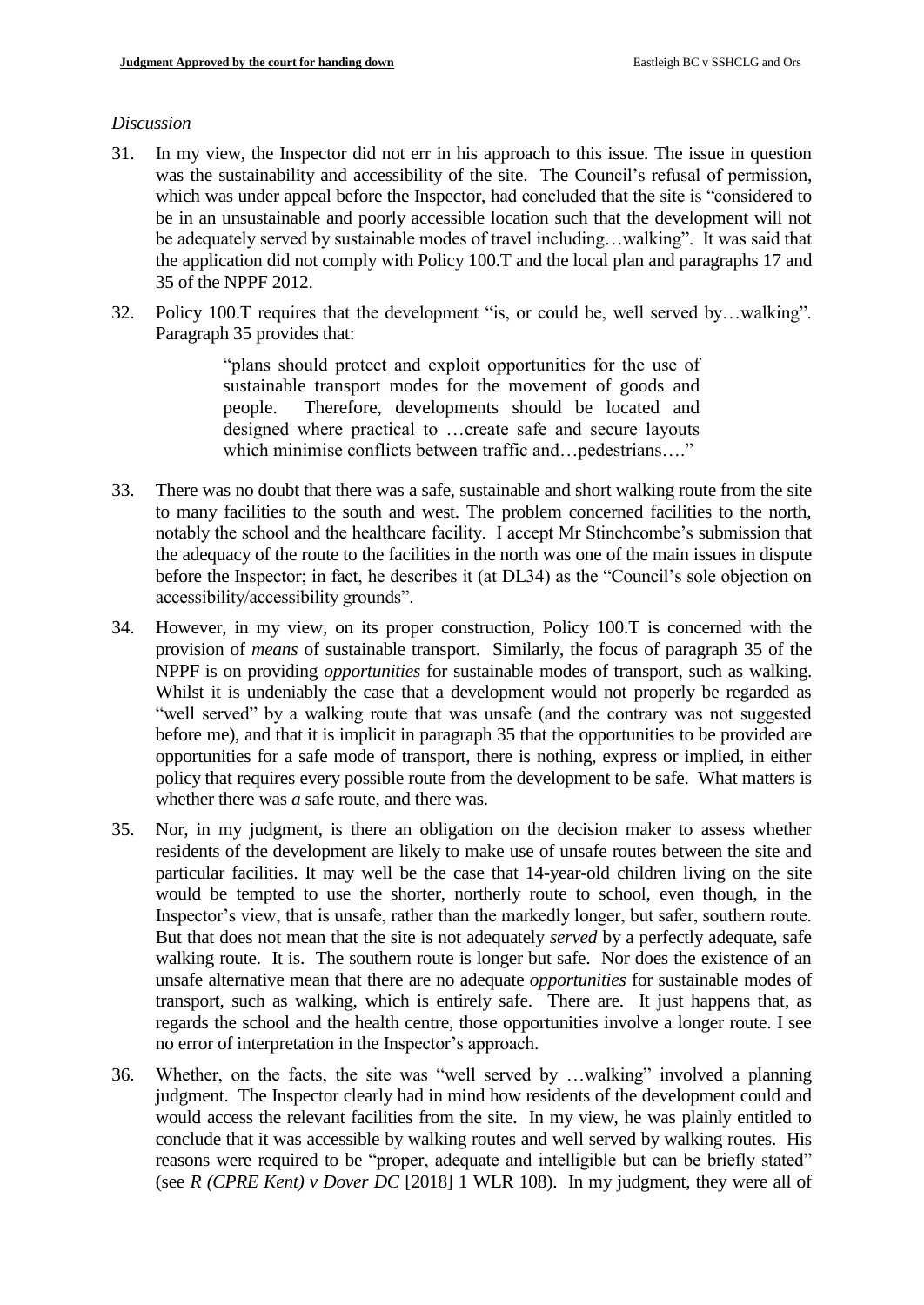that. At DL36 and 37, he held that the northern route was not safe. At DL39, however, he held that "there is no necessity to use the northern route to access the school because the southern routes...is (sic) within a reasonable walking distance". At DL42, he concluded that "the appeal site is sustainable in locational terms having regard to the proximity of and accessibility to local services and facilities. It complies with LPR 100.T". In my judgment that reasoning is unimpeachable.

37. Accordingly, I reject this ground of challenge.

#### *Ground 2 - Planning balance – Housing supply and countryside policies*

#### *Submissions*

- 38. The Council argues that the Inspector erred when weighing the balance between housing land supply (HLS) and breach of countryside policies. Mr Stinchcombe broke this ground down into four sub-grounds:
	- (i) the Inspector wrongly determined that the fact that the Council could clearly demonstrate a 5YHLS was not relevant to the weight which should be accorded to breach of the countryside policies;
	- (ii) he wrongly determined that it was relevant to have regard to how such countryside policies had been applied in the past in order to obtain a 5YHLS, when attributing weight to such breaches;
	- (iii) he wrongly reduced the weight attached to the breach of countryside policies by reason of their lacking the flexibility enshrined in the NPPF, in that this was contrary to decided authority; and
	- (iv) he wrongly took into account that the harm occasioned by permanently urbanising the countryside "would be the case in relation to any greenfield development proposal" which was an irrelevant consideration where there was double the HLS requirement and no need to develop any greenfield site.
- 39. In relation to Ground 2, the Secretary of State argues that whilst the level of shortfall may be relevant to the weight of development plan policies where there is less than a 5YHLS, there is no duty to consider the level of shortfall when considering the weight of development plan policies where there is a 5YHLS. He says that the Inspector was entitled to consider the past application of the relevant policies in determining their "currency"; such consideration has been given by other inspectors and the relevance was conceded by the Council's witness at the inquiry. He argues that the Inspector complied with the principle identified in *Bloor Homes v SSCLG* [2014] EWHC 754 (Admin) and did not suggest that the lack of internal balance in Policy 1.CO meant that the policy was out of date. The observation that any greenfield development proposal would cause some limited harm to the existing landscape character is a matter of common sense, and the Inspector was entitled to make this observation.
- 40. The Second and Third Defendants argue that there was no policy requirement to take into account the existence of a 5YHLS when considering the weight to be attached to the relevant policies. As such, there was no legal obligation on the Inspector to take this into account. Whether or not he did so was a matter of planning judgment for him. It was not arguably irrational for him to do so where (i) the reason he found the relevant policies to be out of date had nothing to do with the Claimant's housing supply position and (ii) the existence of a 5YHLS had been achieved by the Claimant through the grant of planning permission in breach of those policies.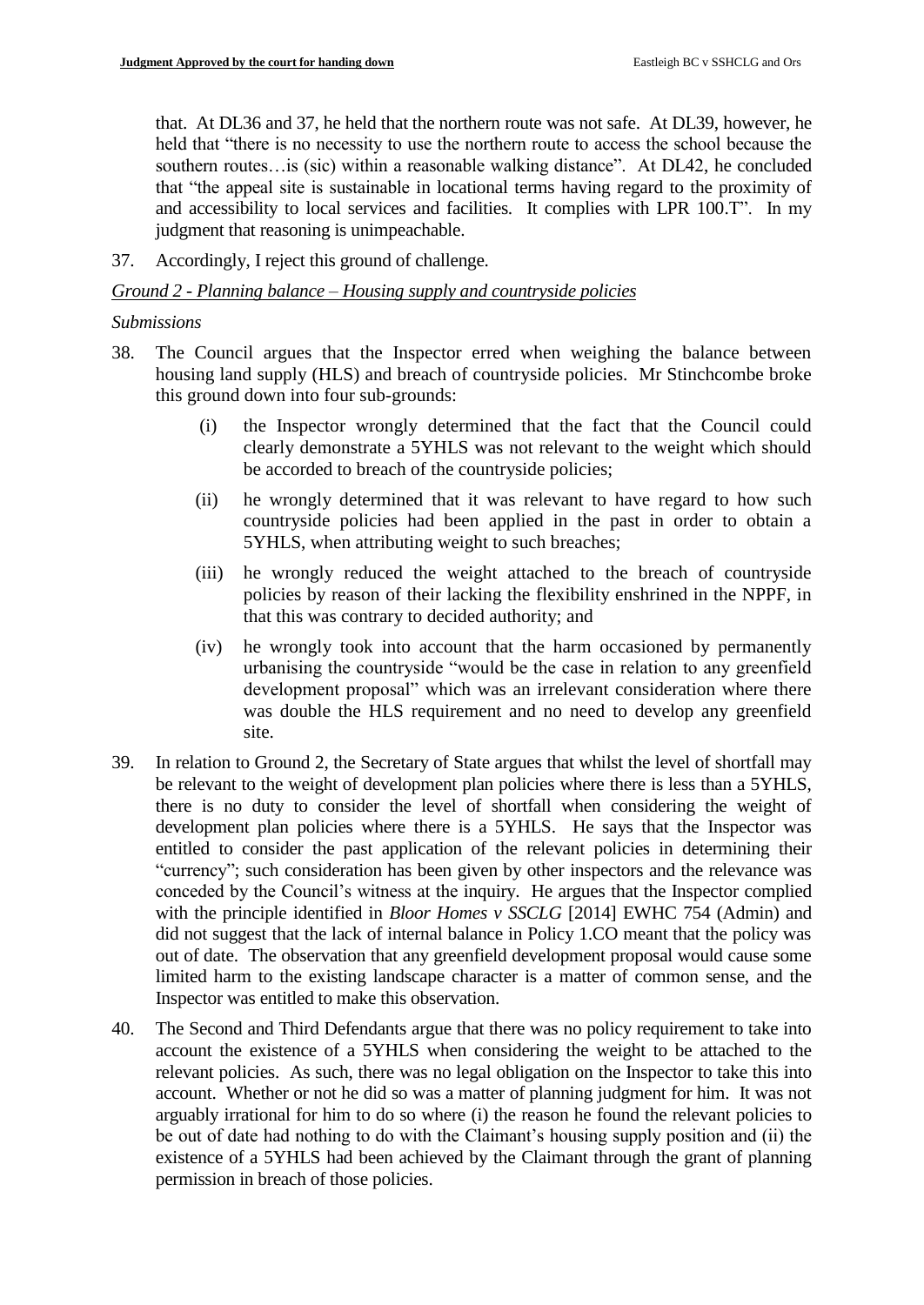- 41. They say it was not irrational for the Inspector to have regard to the application of the policies in the past in a situation where the Claimant's own planning witness had agreed that this was relevant and previous inspectors had taken this approach. They argue that the Inspector applied, in terms, the approach required by *Bloor Homes*. It is trite law that the fact that a particular policy is not expressly mentioned does not mean that it has been disregarded and the Inspector did give reasons for any departure from previous appeal decisions.
- 42. Finally, Mr Boyle contends that it was open to the Inspector to conclude that this aspect of landscape harm identified by the Claimant was not site or development specific, but rather would occur any time development took place contrary to Policy 1.CO.

## *Discussion*

43. I address each of the four sub-grounds advanced by Mr Stinchcombe in turn.

*Ground 2 (i)*

- 44. Mr Stinchcombe argued that the Inspector wrongly determined that the fact that the Council could clearly demonstrate a 5YHLS was not relevant to the weight which should be accorded to breach of the countryside policies. He said it was plainly relevant and that had been "authoritatively decided".
- 45. The Council's arguments here did elide somewhat with their arguments as to the overall planning balance, more properly the subject of analysis under the third element of this ground. In my view, it is important to address them discretely if they are properly to be understood.
- 46. The assertion under challenge, "…*the fact that the authority could clearly demonstrate a five-year housing land supply is not relevant to the weight which should be accorded to development plan policies*" is found in DL18. That paragraph falls in the section of the decision letter dealing with planning policy, background and weight. It relates to the weight to be attached to the countryside policies, policies 1.CO, 18.CO and 20.CO.
- 47. It is common ground that where there is *no* 5YHLS, the NPPF, in both its 2012 and 2018 forms, deems such policies out of date. Footnote 7 to Paragraph 11 of the NPPF 2018 provides that "…where the local planning authority cannot demonstrate a five-year supply of deliverable housing sites (with the appropriate buffer, as set out in paragraph 73)" the plan is deemed to be out of date. As is again common ground, being out of date has consequences for decision-taking. Paragraph 11 provides that:

"Plans and decisions should apply a presumption in favour of sustainable development. … For decision-taking this means:

c) approving development proposals that accord with an up-to-date development plan without delay; or

d) where there are no relevant development plan policies, or the policies which are most important for determining the application are out-of-date, granting permission unless:

i. the application of policies in this Framework that protect areas or assets of particular importance provides a clear reason for refusing the development proposed; or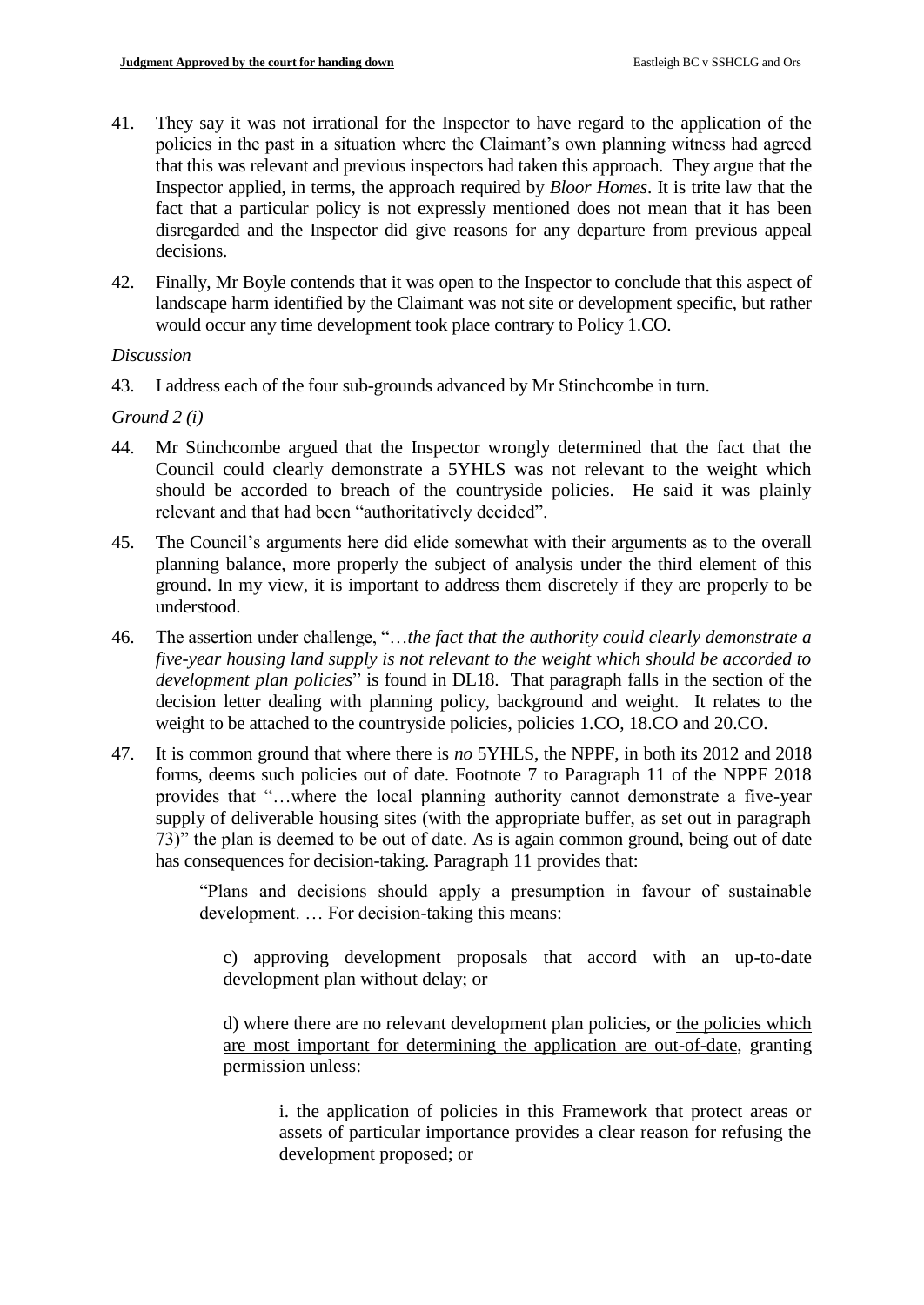ii. any adverse impacts of doing so would significantly and demonstrably outweigh the benefits, when assessed against the policies in this Framework taken as a whole" (emphasis added).

- 48. Furthermore, where there is no 5YHLS an inspector is obliged to consider the *extent* of the shortfall (*Hopkins Home v SSCLG* [2016] EWCA Civ 168).
- 49. However, as Mr Glenister put it, in the context of the NPPF, there is a 'one-way consideration' for 5YHLS. As Mr Boyle submits, there is nothing in statute or policy which expressly or impliedly required the Inspector to take into account *the existence* of a 5YHLS when deciding the weight to be attached to countryside policies. Accordingly, it was for the Inspector to determine the weight to be attached to the fact that there was more than 5YHLS, subject only to a *Wednesbury* challenge.
- 50. In my judgment, a failure to give weight to the fact that the Council could demonstrate more than a 5YHLS in determining the weight which should be accorded to development plan policies was not irrational. When the Inspector came to consider the overall planning balance, at DL47, he did consider the weight to be attached to the provision of housing. That was the proper place in the analysis for that consideration. I see no basis for saying he should have *increased* the weight, prior to conducting the balancing exercise because of the absence of a negative, namely that there was no shortage of housing land.

## *Ground 2 (ii)*

- 51. It is argued that the Inspector wrongly determined that it was relevant to have regard to how such countryside policies had been applied in the past in order to obtain a 5YHLS, when attributing weight to such breaches. It is said that it was plainly irrelevant when the Council did have a 5YHLS.
- 52. This argument did have a superficial attraction. At first blush, it might be thought wrong to compare the position now, when there is an adequate supply of housing land, with the situation earlier when there was not, and when the Council was required to find ways of meeting the shortfall.
- 53. However, this can only be a rationality challenge. As Mr Boyle correctly submitted the range of considerations capable of being material are broad: any consideration which relates to the use and development of land is capable of being material: see *Stringer v Minister for Housing and Local Government* [1971] 1 WLR 1281 at p 1294G to H. The history of the application of the countryside policies was *capable* in law of being material for planning purposes.
- 54. As to the rationality of the Inspector's reasons, in my judgment, Mr Glenister has a complete answer. He submits that the Inspector's "consideration of the past application of the policy … revealed that the current compliance with the 5YHLS was achieved "in part by greenfield planning permissions outside settlement boundaries – in some cases on sites which were within Strategic Gaps". This indicates that the development plan policies were not consistent with the NPPF, which goes to their "currency". Consideration of this was clearly rational". I agree.

# *Ground 2 (iii)*

55. Mr Stinchcombe argued that the Inspector wrongly reduced the weight attached to the breach of countryside policies by reason of their lacking the flexibility enshrined in the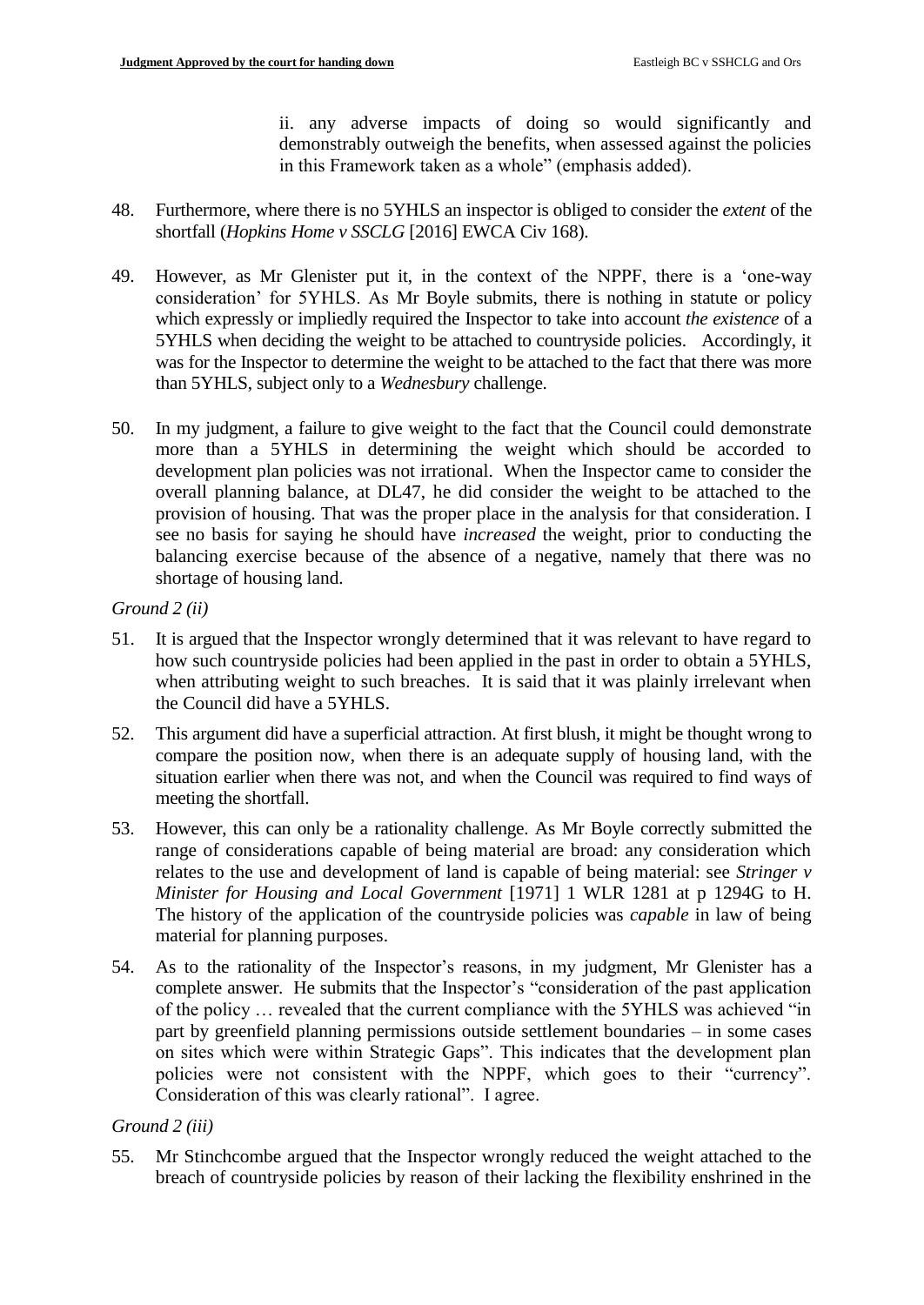NPPF. He says he failed to take into account the consistency of those policies with paragraph 170 of the NPPF through recognising the intrinsic character and beauty of the countryside; and he gave no intelligible or adequate reason for disagreeing with previous Eastleigh DLs in this regard and therefore breached the principle of consistency in planning decisions established by case law.

56. Mr Stinchcombe relies on [186] in the judgment of Lindblom J in *Bloor Homes* where he said:

> "186 I do not think Mr Cahill's argument gains anything from Kenneth Parker J's analysis of the particular policies of the development plan that he had to consider in *Colman's* case, in which he compared of those policies with government policy in the NPPF. In any event I do not read Kenneth Parker J's judgment in that case as authority for the proposition that every development plan policy restricting development of one kind or another in a particular location will be incompatible with policy for sustainable development in the NPPF, and thus out-of-date, if it does not in its own terms qualify that restriction by saying it can be overcome by the benefits of a particular proposal. That is more than I can see in what Kenneth Parker J said, and more than I think one take from the NPPF itself. The question of whether a particular policy of the relevant development plan is or is not consistent with the NPPF will depend on the specific terms of that policy and of the corresponding parts of the NPPF when both are read in their full context. When this is done it may be obvious that there is an inconsistency between the relevant policies of the plan and the NPPF. But in my view that was not so in this case."

- 57. That certainly makes good the submission that a policy is not out of date simply because it does not include an internal cost-benefit analysis. Instead, what is required is a comparison of the policy and the relevant parts of the NPPF. That is precisely what the Inspector set out to do at DL14. He said there that "What is important is the degree of consistency of a particular policy or policies with the 2018 Framework. This will depend on the specific terms of the policy/ies and of the corresponding parts of the Framework when both are read in their full context."
- 58. At DL16, he concluded that 1.CO and related policies lacked "the flexible and balanced approach…enshrined in the Framework" and as a result accorded "reduced weight" to the countryside policies. At DL19, he gave them only limited weight because, in his view, they were out of step with national policy. That was consistent with [213] of NPPF 2012 which states that "due weight" should be given to development plan policies in light of their consistency with the NPPF.
- 59. It follows that his approach was entirely correct. The test he applied was correct. What remained to him was a matter of planning judgment, which can only be challenged on the grounds of rationality.
- 60. In my view, the Inspector was entitled to reach the view that there was an inconsistency between Policies 1.CO, 18.CO and 20.CO, on the one hand, and paragraph 170 of the NPPF on the other.